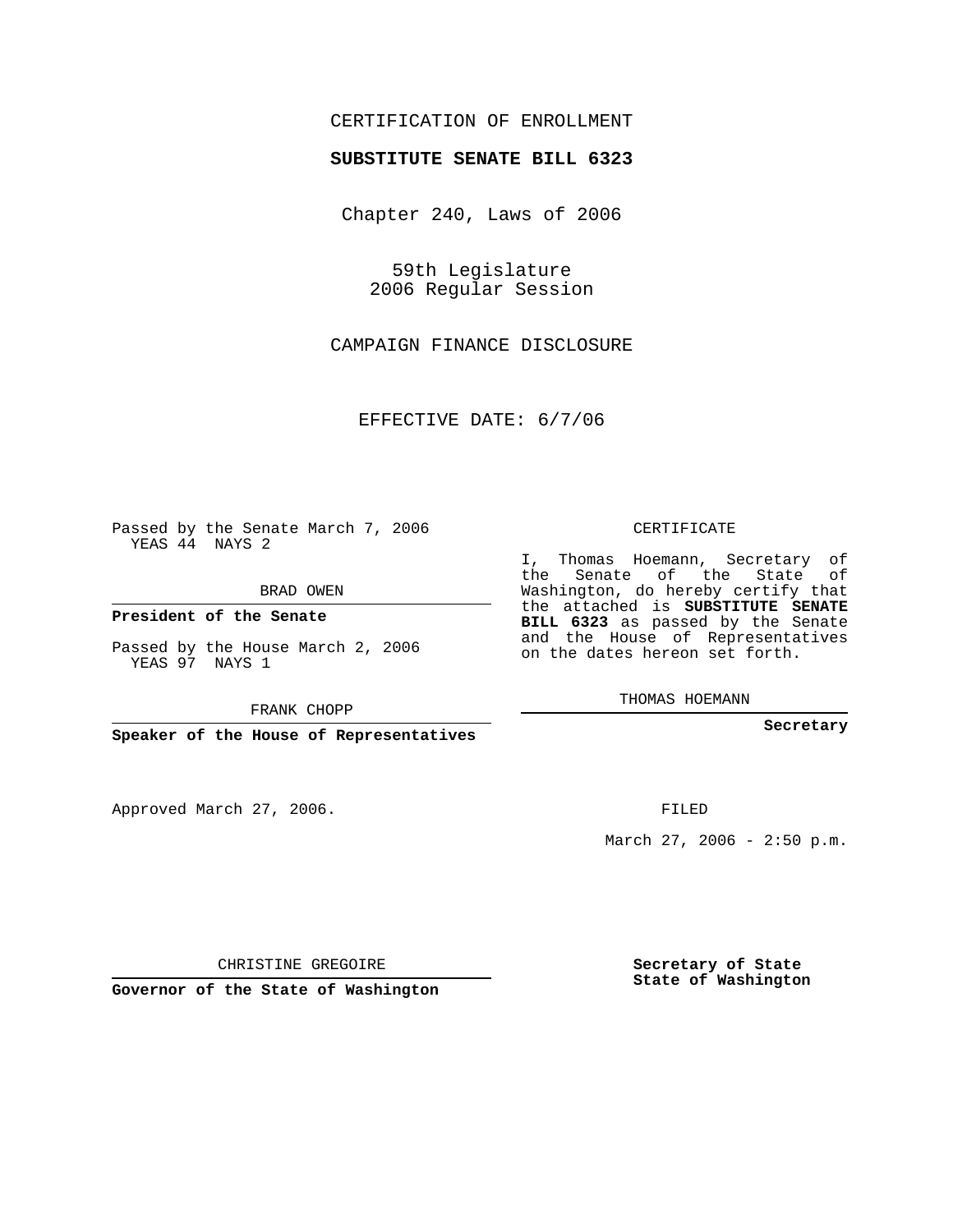## **SUBSTITUTE SENATE BILL 6323** \_\_\_\_\_\_\_\_\_\_\_\_\_\_\_\_\_\_\_\_\_\_\_\_\_\_\_\_\_\_\_\_\_\_\_\_\_\_\_\_\_\_\_\_\_

\_\_\_\_\_\_\_\_\_\_\_\_\_\_\_\_\_\_\_\_\_\_\_\_\_\_\_\_\_\_\_\_\_\_\_\_\_\_\_\_\_\_\_\_\_

AS AMENDED BY THE HOUSE

Passed Legislature - 2006 Regular Session

## **State of Washington 59th Legislature 2006 Regular Session**

**By** Senate Committee on Government Operations & Elections (originally sponsored by Senators Regala, Swecker, Kastama and Rasmussen)

READ FIRST TIME 02/01/06.

 1 AN ACT Relating to campaign finance disclosure; and amending RCW 2 42.17.030 and 42.17.405.

3 BE IT ENACTED BY THE LEGISLATURE OF THE STATE OF WASHINGTON:

 4 **Sec. 1.** RCW 42.17.030 and 1987 c 295 s 18 are each amended to read 5 as follows:

 The provisions of this chapter relating to the financing of election campaigns shall apply in all election campaigns other than (1) for precinct committee officer; (2) for a federal elective office; and (3) for an office of a political subdivision of the state that does not encompass a whole county and that contains fewer than five thousand registered voters as of the date of the most recent general election in 12 the subdivision, unless required by RCW 42.17.405 (2) through (5) and 13 (7).

14 **Sec. 2.** RCW 42.17.405 and 1986 c 12 s 3 are each amended to read 15 as follows:

16  $(1)$  Except as provided in subsections (2)  $((and))_1$  (3), and (7) of 17 this section, the reporting provisions of this chapter do not apply to 18 candidates, elected officials, and agencies in political subdivisions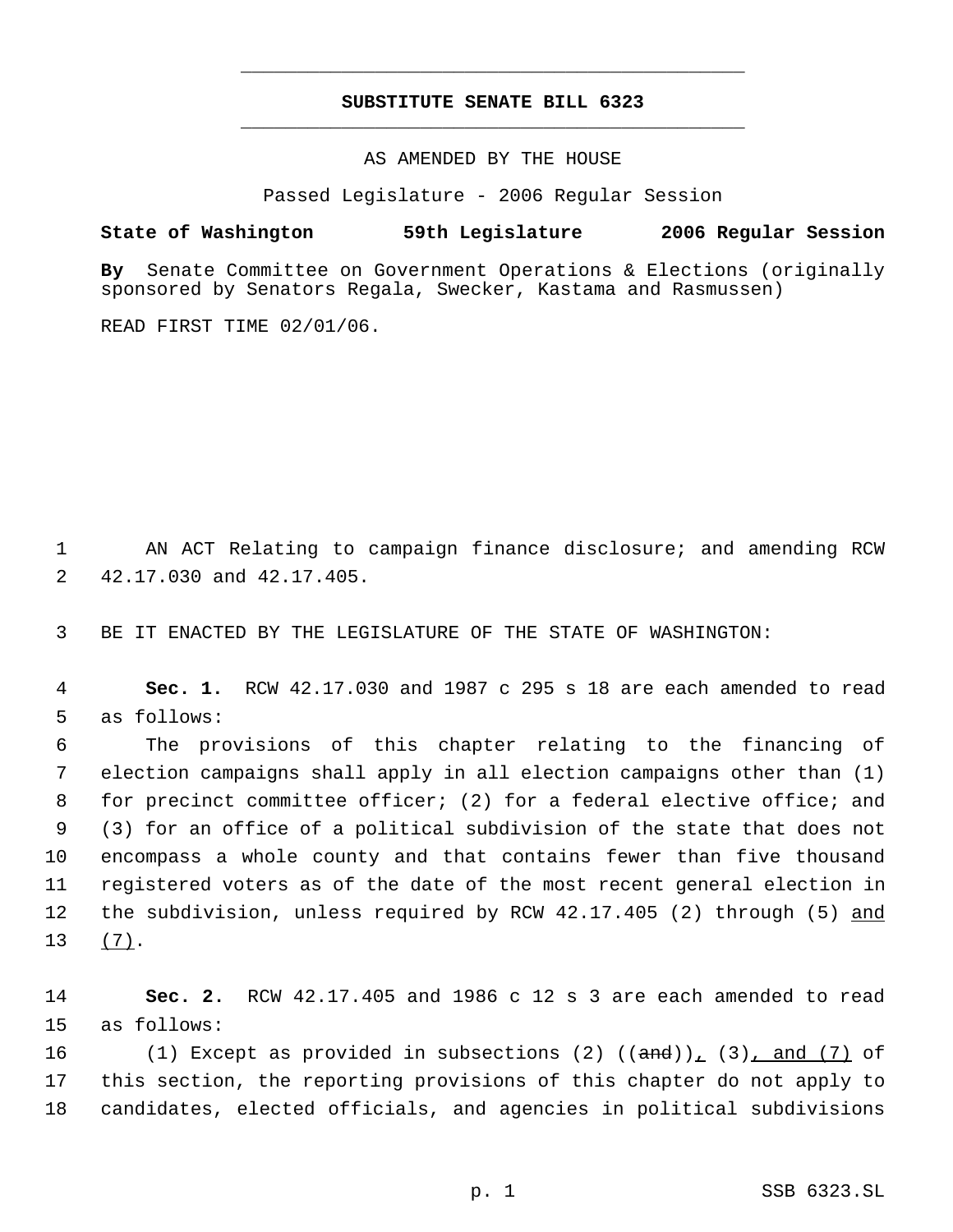with less than one thousand registered voters as of the date of the most recent general election in the jurisdiction, to political committees formed to support or oppose candidates or ballot propositions in such political subdivisions, or to persons making independent expenditures in support of or opposition to such ballot propositions.

 (2) The reporting provisions of this chapter apply in any exempt political subdivision from which a "petition for disclosure" containing the valid signatures of fifteen percent of the number of registered voters, as of the date of the most recent general election in the political subdivision, is filed with the commission. The commission shall by rule prescribe the form of the petition. After the signatures are gathered, the petition shall be presented to the auditor or elections officer of the county, or counties, in which the political subdivision is located. The auditor or elections officer shall verify the signatures and certify to the commission that the petition contains no less than the required number of valid signatures. The commission, upon receipt of a valid petition, shall order every known affected person in the political subdivision to file the initially required statement and reports within fourteen days of the date of the order.

 (3) The reporting provisions of this chapter apply in any exempt political subdivision that by ordinance, resolution, or other official action has petitioned the commission to make the provisions applicable to elected officials and candidates of the exempt political subdivision. A copy of the action shall be sent to the commission. If the commission finds the petition to be a valid action of the appropriate governing body or authority, the commission shall order every known affected person in the political subdivision to file the initially required statement and reports within fourteen days of the date of the order.

 (4) The commission shall void any order issued by it pursuant to subsection (2) or (3) of this section when, at least four years after issuing the order, the commission is presented a petition or official action so requesting from the affected political subdivision. Such petition or official action shall meet the respective requirements of subsection (2) or (3) of this section.

(5) Any petition for disclosure, ordinance, resolution, or official